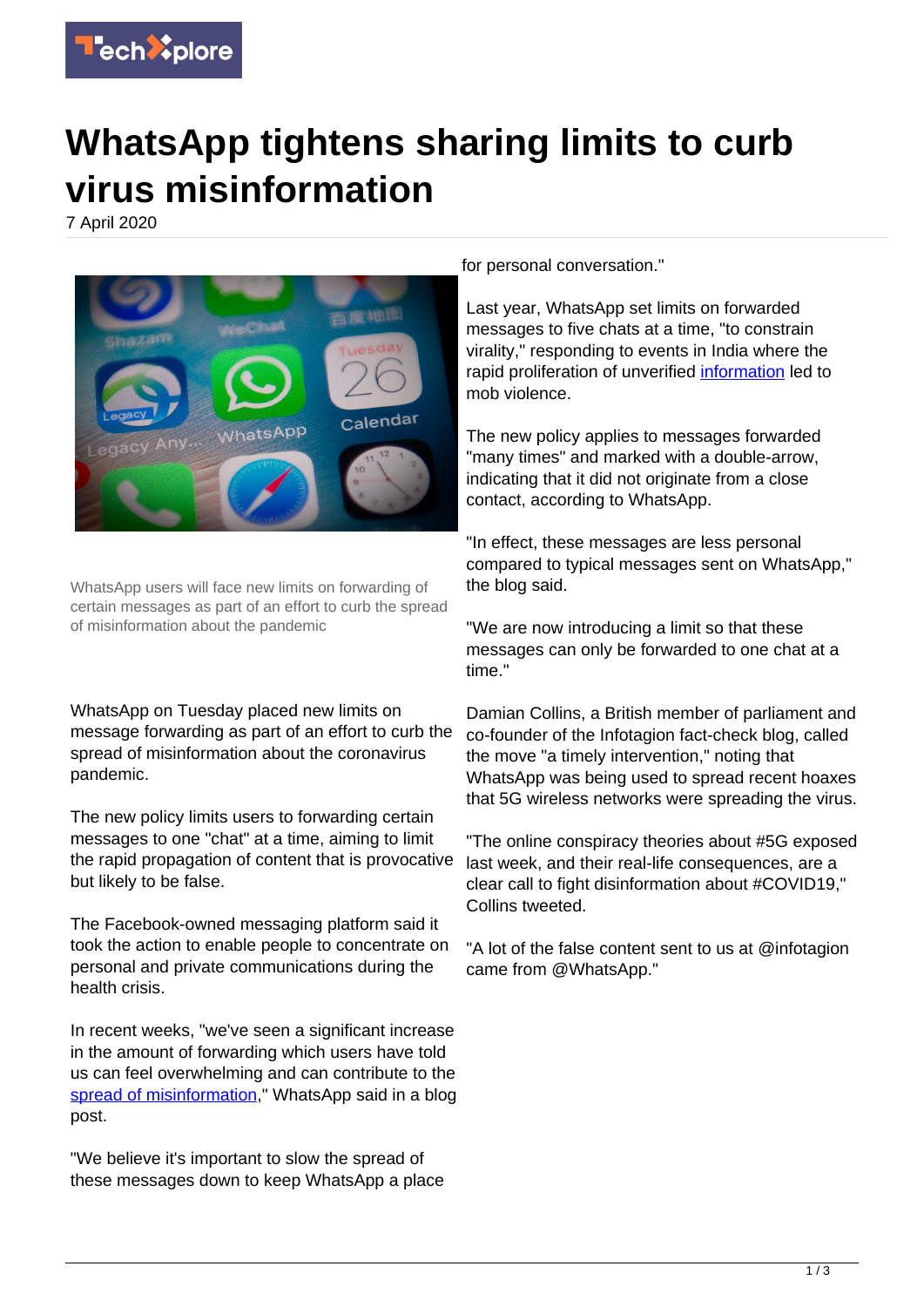



WhatsApp use has risen during the coronavirus pandemic for sharing messages and calling, but the platform has also been used to spread misinformation that the encrypted information is seen only by the sender and recipient, making it harder for factcheckers to debunk.

WhatsApp said that as part of its efforts to fight the spread of false information, it was working with the World Health Organization and some 20 national health ministries, "to help connect people with [accurate information](https://techxplore.com/tags/accurate+information/)."

The platform has been funding fact checking organizations and created a Coronavirus Information Hub within the app.

© 2020 AFP

## **Scrambling to stop hoaxes**

WhatsApp along with its parent Facebook have been scrambling to curb an explosion of rumors and hoaxes about the coronavirus and at the same time seeking to promote verified content.

With more than a billion users worldwide. WhatsApp has become a key source of information and communication during the pandemic.

Facebook said last month it has nearly doubled server capacity to power WhatsApp as people in isolation place more voice and video calls using the popular messaging service.

But WhatsApp has also been used to spread inaccurate information about the COVID-19 outbreak including about untested treatments.

Irish Prime Minister Leo Varadkar last month warned people against sharing unverified coronavirus information on the messaging platform.

"These messages are scaring and confusing people and causing real damage. Please get your info from official, trusted sources," the leader tweeted.

One problem faced by the messaging service is